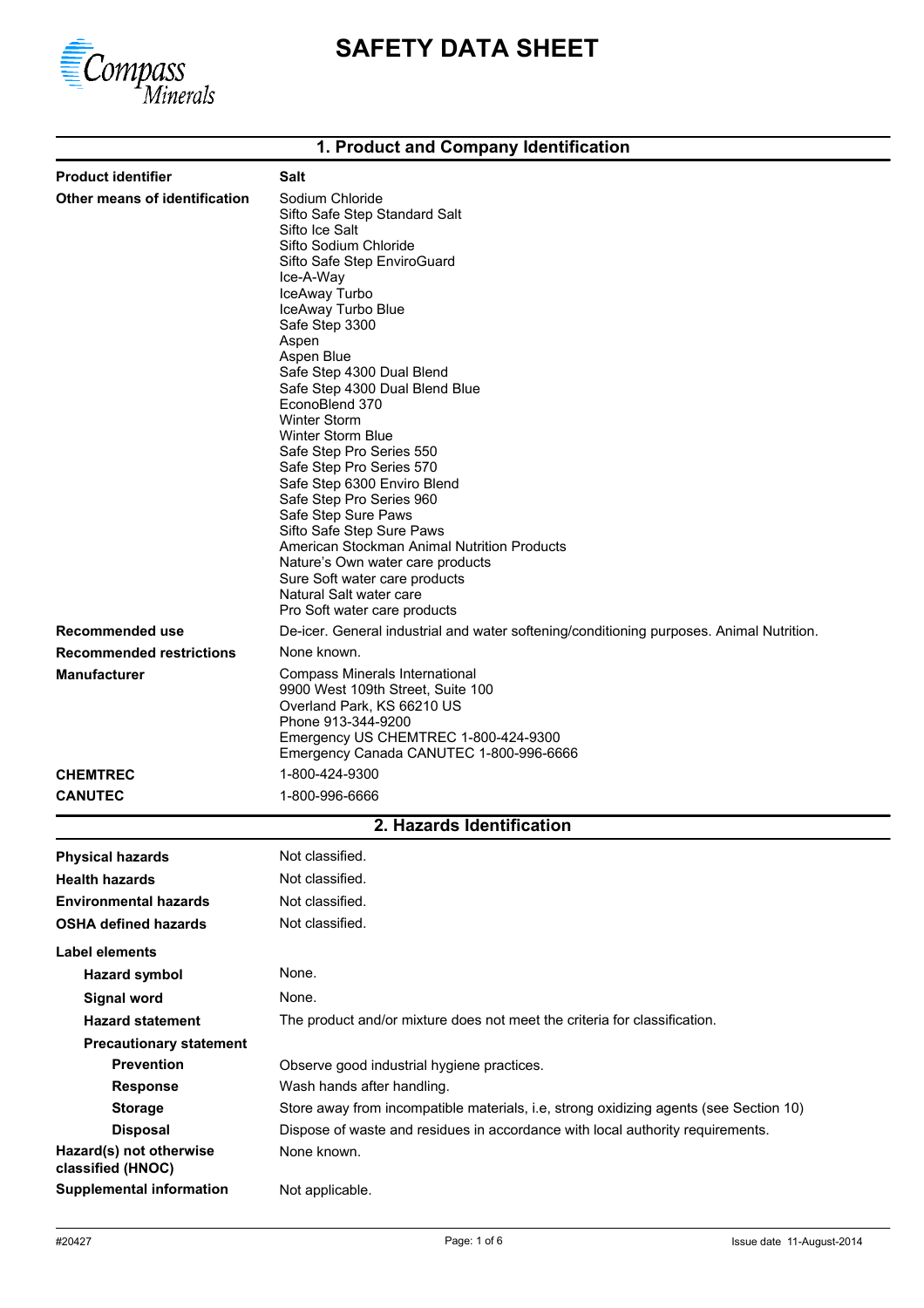|                                                                              | 3. Composition/Information on Ingredients                                                                                                                                                                                                                                                                                                                                                                                                                                    |  |
|------------------------------------------------------------------------------|------------------------------------------------------------------------------------------------------------------------------------------------------------------------------------------------------------------------------------------------------------------------------------------------------------------------------------------------------------------------------------------------------------------------------------------------------------------------------|--|
| <b>Salt and/or Salt Mixtures</b>                                             |                                                                                                                                                                                                                                                                                                                                                                                                                                                                              |  |
| <b>Composition comments</b>                                                  | The criteria for listing components in this section are: Carcinogens, Respiratory Sensitizers,<br>Mutagens, Teratogens and Reproductive toxins are listed when present at 0.1% or greater;<br>components which are otherwise hazardous according to WHMIS/OSHA are listed when present<br>at 1.0% or greater. Non hazardous components are not listed. The products pertaining to this SDS<br>have various proportions of components which do not meet the listing criteria. |  |
|                                                                              | <b>4. First Aid Measures</b>                                                                                                                                                                                                                                                                                                                                                                                                                                                 |  |
| <b>Inhalation</b>                                                            | Avoid breathing dust. If breathing is difficult, remove to fresh air and keep at rest in a position<br>comfortable for breathing. Call a physician if symptoms develop or persist.                                                                                                                                                                                                                                                                                           |  |
| <b>Skin contact</b>                                                          | Rinse skin with water/shower. Get medical attention if irritation develops and persists.                                                                                                                                                                                                                                                                                                                                                                                     |  |
| Eye contact                                                                  | Rinse with water. Get medical attention if irritation develops and persists.                                                                                                                                                                                                                                                                                                                                                                                                 |  |
| Ingestion                                                                    | Rinse mouth. If ingestion of a large amount does occur, seek medical attention.                                                                                                                                                                                                                                                                                                                                                                                              |  |
| <b>Most important</b><br>symptoms/effects, acute and<br>delayed              | Direct contact with eyes may cause temporary irritation.                                                                                                                                                                                                                                                                                                                                                                                                                     |  |
| Indication of immediate<br>medical attention and special<br>treatment needed | Treat symptomatically.                                                                                                                                                                                                                                                                                                                                                                                                                                                       |  |
|                                                                              | 5. Fire Fighting Measures                                                                                                                                                                                                                                                                                                                                                                                                                                                    |  |
| Suitable extinguishing media                                                 | Salt and salt mixtures are non-combustible.                                                                                                                                                                                                                                                                                                                                                                                                                                  |  |
| Unsuitable extinguishing<br>media                                            | Not applicable.                                                                                                                                                                                                                                                                                                                                                                                                                                                              |  |
| Specific hazards arising from<br>the chemical                                | During fire, gases hazardous to health may be formed.                                                                                                                                                                                                                                                                                                                                                                                                                        |  |
| Special protective equipment<br>and precautions for firefighters             | Use appropriate firefighting PPE as a general precaution.                                                                                                                                                                                                                                                                                                                                                                                                                    |  |
| <b>Fire-fighting</b><br>equipment/instructions                               | Salt is not combustible and is thus not the material of concern for firefighting equipment or<br>methods.                                                                                                                                                                                                                                                                                                                                                                    |  |
| <b>Specific methods</b>                                                      | In the event of a fire, equipment and methods that are consistent with the combusting material<br>should be utilized.                                                                                                                                                                                                                                                                                                                                                        |  |
| <b>General fire hazards</b>                                                  | No unusual fire or explosion hazards noted.                                                                                                                                                                                                                                                                                                                                                                                                                                  |  |
| <b>Hazardous combustion</b><br>products                                      | Chlorine. Hydrogen chloride. Oxides of sodium.                                                                                                                                                                                                                                                                                                                                                                                                                               |  |
| <b>Explosion data</b><br><b>Sensitivity to mechanical</b><br>impact          | Not available.                                                                                                                                                                                                                                                                                                                                                                                                                                                               |  |
| <b>Sensitivity to static</b><br>discharge                                    | Not available.                                                                                                                                                                                                                                                                                                                                                                                                                                                               |  |
|                                                                              | <b>6. Accidental Release Measures</b>                                                                                                                                                                                                                                                                                                                                                                                                                                        |  |
| Personal precautions,<br>protective equipment and                            | Restrict area to facilitate clean up.                                                                                                                                                                                                                                                                                                                                                                                                                                        |  |
| emergency procedures                                                         |                                                                                                                                                                                                                                                                                                                                                                                                                                                                              |  |
| <b>Methods and materials for</b><br>containment and cleaning up              | Stop the flow of material, if this is without risk. Prevent direct entry into waterways and sewers.<br>Following product recovery, flush area with water if necessary. For waste disposal, see section 13<br>of the SDS.                                                                                                                                                                                                                                                     |  |
| <b>Environmental precautions</b>                                             | Avoid direct release into waterways and sewers.                                                                                                                                                                                                                                                                                                                                                                                                                              |  |
|                                                                              | 7. Handling and Storage                                                                                                                                                                                                                                                                                                                                                                                                                                                      |  |
| <b>Precautions for safe handling</b>                                         | Use care in handling/storage. Avoid breathing dust.                                                                                                                                                                                                                                                                                                                                                                                                                          |  |
| Conditions for safe storage,<br>including any incompatibilities              | Store in original tightly closed container. Store away from incompatible materials, i.e, strong<br>oxidizing agents (see Section 10)                                                                                                                                                                                                                                                                                                                                         |  |
|                                                                              | 8. Exposure Controls/Personal Protection                                                                                                                                                                                                                                                                                                                                                                                                                                     |  |
| <b>Occupational exposure limits</b>                                          | No exposure limits noted for ingredient(s).                                                                                                                                                                                                                                                                                                                                                                                                                                  |  |
| <b>Biological limit values</b>                                               | No biological exposure limits noted for the ingredient(s).                                                                                                                                                                                                                                                                                                                                                                                                                   |  |
|                                                                              |                                                                                                                                                                                                                                                                                                                                                                                                                                                                              |  |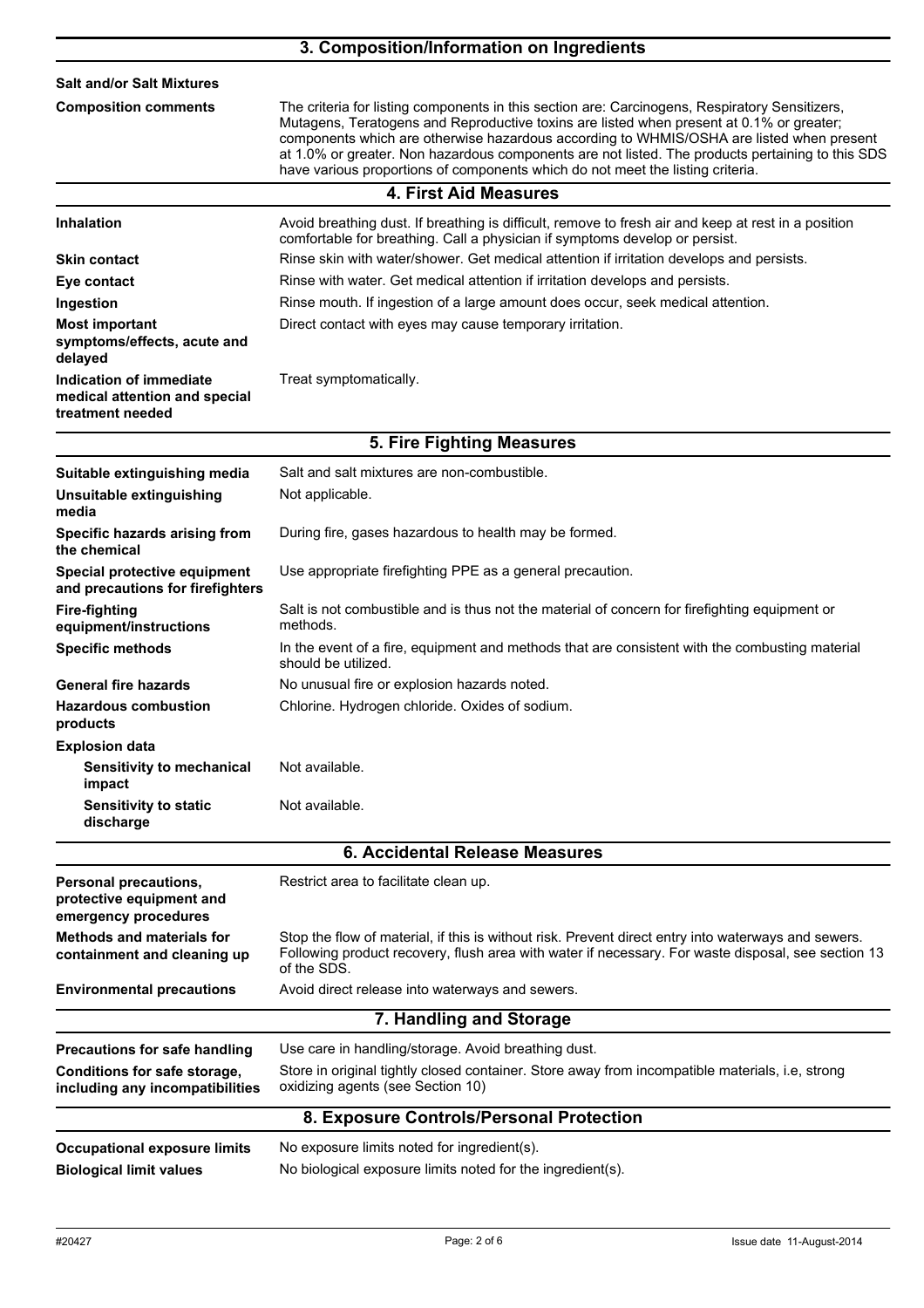| Appropriate engineering<br>controls      | TWA PEL: No specific limits have been established for sodium chloride (a soluble substance). As<br>a guideline, OSHA (United States) has established the following limits which are generally<br>recognized for inert or nuisance dust. Particulates Not Otherwise Regulated (PNOR): 5mg/cu.m.<br>Respirable Dust 8-Hour TWA PEL, 15mg/cu.m. Total Dust 8-Hour TWA PEL.                            |  |
|------------------------------------------|----------------------------------------------------------------------------------------------------------------------------------------------------------------------------------------------------------------------------------------------------------------------------------------------------------------------------------------------------------------------------------------------------|--|
|                                          | TWA TLV: No specific limits have been established for sodium chloride (a soluble substance). As<br>a quideline, ACGIH (United States) has established the following limits which are generally<br>recognized for inert or nuisance dust. Particulates (insolubles) Not Otherwise Classified (PNOC):<br>10mg/cu.m. Inhalable Particulate 8-Hours TWA TLV, 3mg/cu.m. Respirable Particulate TWA TLV. |  |
|                                          | Use process enclosures, local exhaust ventilation, or other engineering controls to control airborne<br>levels below recommended exposure limits.                                                                                                                                                                                                                                                  |  |
|                                          | Individual protection measures, such as personal protective equipment                                                                                                                                                                                                                                                                                                                              |  |
| Eye/face protection                      | Safety glasses if eye contact is possible.                                                                                                                                                                                                                                                                                                                                                         |  |
| <b>Skin protection</b>                   |                                                                                                                                                                                                                                                                                                                                                                                                    |  |
| <b>Hand protection</b>                   | If there is constant skin contact, rubber gloves are recommended.                                                                                                                                                                                                                                                                                                                                  |  |
| <b>Other</b>                             | Wear suitable protective clothing.                                                                                                                                                                                                                                                                                                                                                                 |  |
| <b>Respiratory protection</b>            | No personal respiratory protective equipment normally required.                                                                                                                                                                                                                                                                                                                                    |  |
| <b>Thermal hazards</b>                   | Not applicable.                                                                                                                                                                                                                                                                                                                                                                                    |  |
| <b>General hygiene</b><br>considerations | Always observe good personal hygiene measures, such as washing after handling the material<br>and before eating, drinking, and/or smoking. Routinely wash work clothing and protective<br>equipment.                                                                                                                                                                                               |  |

| 9. Physical and Chemical Properties               |                   |  |
|---------------------------------------------------|-------------------|--|
| Appearance                                        | Crystalline.      |  |
| <b>Physical state</b>                             | Solid.            |  |
| Form                                              | Solid.            |  |
| Color                                             | Varies            |  |
| Odor                                              | Odorless          |  |
| <b>Odor threshold</b>                             | Not applicable    |  |
| pH                                                | $6 - 8$ (Neutral) |  |
| <b>Melting point/freezing point</b>               | Not applicable    |  |
| Initial boiling point and boiling<br>range        | Not applicable    |  |
| Pour point                                        | Not applicable    |  |
| <b>Specific gravity</b>                           | Not applicable    |  |
| <b>Partition coefficient</b><br>(n-octanol/water) | Not applicable    |  |
| <b>Flash point</b>                                | Not applicable    |  |
| <b>Evaporation rate</b>                           | Not applicable    |  |
| Flammability (solid, gas)                         | Not applicable.   |  |
| Upper/lower flammability or explosive limits      |                   |  |
| <b>Flammability limit - lower</b><br>(%)          | Not applicable    |  |
| <b>Flammability limit - upper</b><br>(%)          | Not applicable    |  |
| Explosive limit - lower (%)                       | Not applicable    |  |
| Explosive limit - upper (%)                       | Not applicable    |  |
| Vapor pressure                                    | Not applicable    |  |
| Vapor density                                     | Not applicable    |  |
| <b>Relative density</b>                           | Not applicable    |  |
| Solubility(ies)                                   | Not available.    |  |
| Auto-ignition temperature                         | Not applicable    |  |
| <b>Decomposition temperature</b>                  | Not applicable    |  |
| <b>Viscosity</b>                                  | Not applicable    |  |

## **10. Stability and Reactivity**

**Reactivity None known.**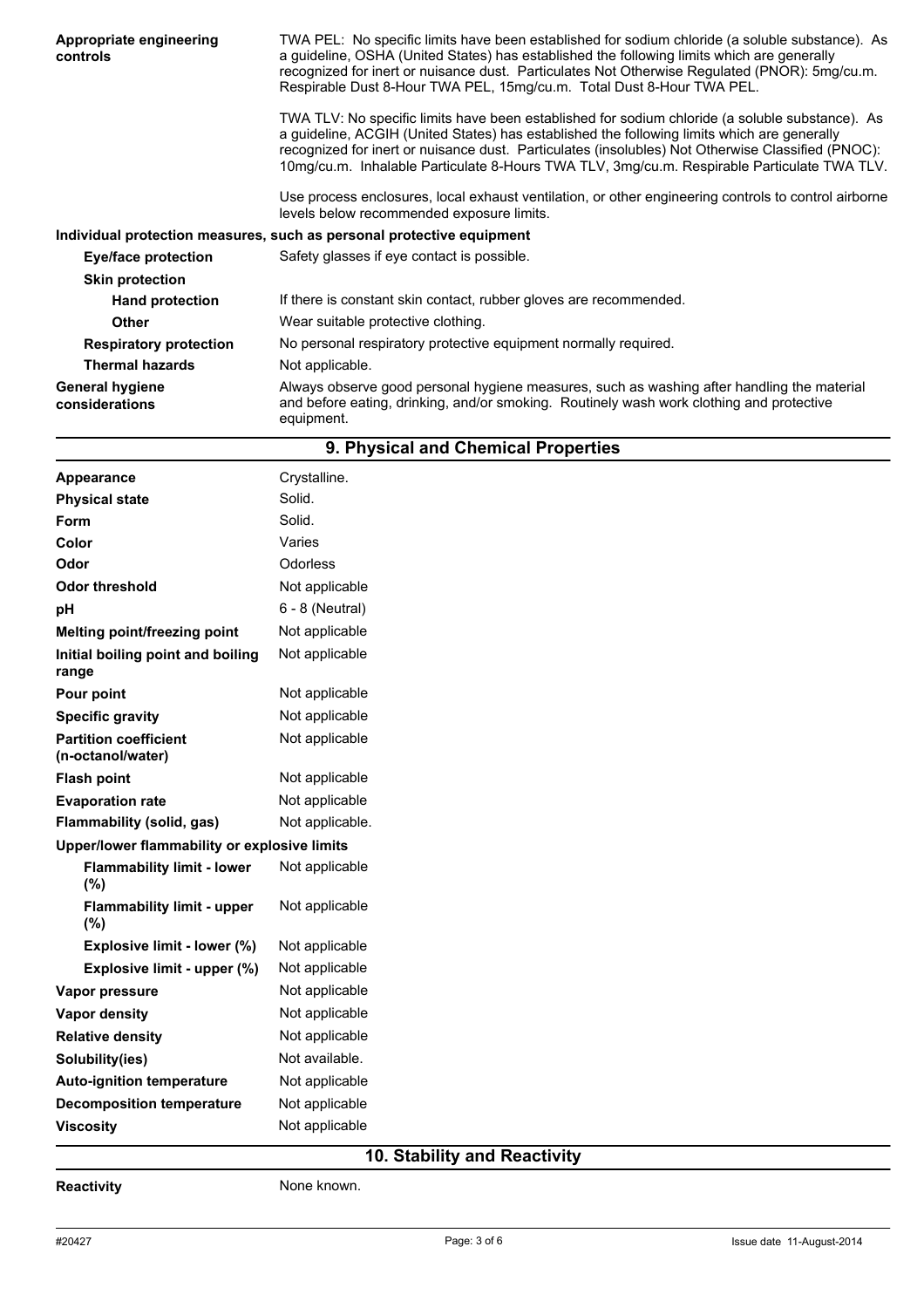| <b>Possibility of hazardous</b><br>reactions | No dangerous reaction known under conditions of normal use.       |
|----------------------------------------------|-------------------------------------------------------------------|
| <b>Chemical stability</b>                    | Material is stable under normal conditions.                       |
| <b>Conditions to avoid</b>                   | Contact with incompatible materials, i.e strong oxidizing agents. |
| Incompatible materials                       | Strong oxidizing agents.                                          |
| <b>Hazardous decomposition</b><br>products   | Chlorine gas. Hydrogen chloride. Oxides of sodium.                |

## **11. Toxicological Information**

| Information on likely routes of exposure                                           |                                                                                                                     |  |
|------------------------------------------------------------------------------------|---------------------------------------------------------------------------------------------------------------------|--|
| Ingestion                                                                          | Expected to be a low ingestion hazard.                                                                              |  |
| <b>Inhalation</b>                                                                  | No adverse effects due to inhalation are expected.                                                                  |  |
| <b>Skin contact</b>                                                                | No adverse effects due to skin contact are expected.                                                                |  |
| Eye contact                                                                        | Direct contact with eyes may cause temporary irritation.                                                            |  |
| Symptoms related to the<br>physical, chemical and<br>toxicological characteristics | Direct contact with eyes may cause temporary irritation.                                                            |  |
| Information on toxicological effects                                               |                                                                                                                     |  |
| <b>Acute toxicity</b>                                                              | Not classified.                                                                                                     |  |
| <b>Skin corrosion/irritation</b>                                                   | Prolonged skin contact may cause temporary irritation.                                                              |  |
| <b>Exposure minutes</b>                                                            | Not available.                                                                                                      |  |
| <b>Erythema value</b>                                                              | Not available.                                                                                                      |  |
| Oedema value                                                                       | Not available.                                                                                                      |  |
| Serious eye damage/eye<br>irritation                                               | Direct contact with eyes may cause temporary irritation.                                                            |  |
| <b>Corneal opacity value</b>                                                       | Not available.                                                                                                      |  |
| <b>Iris lesion value</b>                                                           | Not available.                                                                                                      |  |
| <b>Conjunctival reddening</b><br>value                                             | Not available.                                                                                                      |  |
| Conjunctival oedema value                                                          | Not available.                                                                                                      |  |
| <b>Recover days</b>                                                                | Not available.                                                                                                      |  |
| Respiratory or skin sensitization                                                  |                                                                                                                     |  |
| <b>Respiratory sensitization</b>                                                   | Not available.                                                                                                      |  |
| <b>Skin sensitization</b>                                                          | This product is not expected to cause skin sensitization.                                                           |  |
| Germ cell mutagenicity                                                             | No data available to indicate product or any components present at greater than 0.1% are<br>mutagenic or genotoxic. |  |
| <b>Mutagenicity</b>                                                                | No data available to indicate product or any components present at greater than 0.1% are<br>mutagenic or genotoxic. |  |
| Carcinogenicity                                                                    | This product is not considered to be a carcinogen by IARC, ACGIH, NTP, or OSHA.                                     |  |
| <b>Reproductive toxicity</b>                                                       | This product is not expected to cause reproductive or developmental effects.                                        |  |
| <b>Teratogenicity</b>                                                              | Not classified.                                                                                                     |  |
| Specific target organ toxicity -<br>single exposure                                | Not classified.                                                                                                     |  |
| Specific target organ toxicity -<br>repeated exposure                              | Not classified.                                                                                                     |  |
| <b>Aspiration hazard</b>                                                           | Not classified.                                                                                                     |  |
| <b>Chronic effects</b>                                                             | Not classified.                                                                                                     |  |
| <b>Further information</b>                                                         | This product has no known adverse effect on human health.                                                           |  |
| <b>Name of Toxicologically</b><br><b>Synergistic Products</b>                      | Not available.                                                                                                      |  |
|                                                                                    | 12 Ecological Information                                                                                           |  |

| <b>Ecotoxicity</b>               | The product is not classified as environmentally hazardous. However, this does not exclude the<br>possibility that large or frequent spills can have a harmful or damaging effect on the environment. |
|----------------------------------|-------------------------------------------------------------------------------------------------------------------------------------------------------------------------------------------------------|
| Persistence and degradability    | No data is available on the degradability of this product.                                                                                                                                            |
| <b>Bioaccumulative potential</b> | No data available.                                                                                                                                                                                    |
| Mobility in soil                 | No data available.                                                                                                                                                                                    |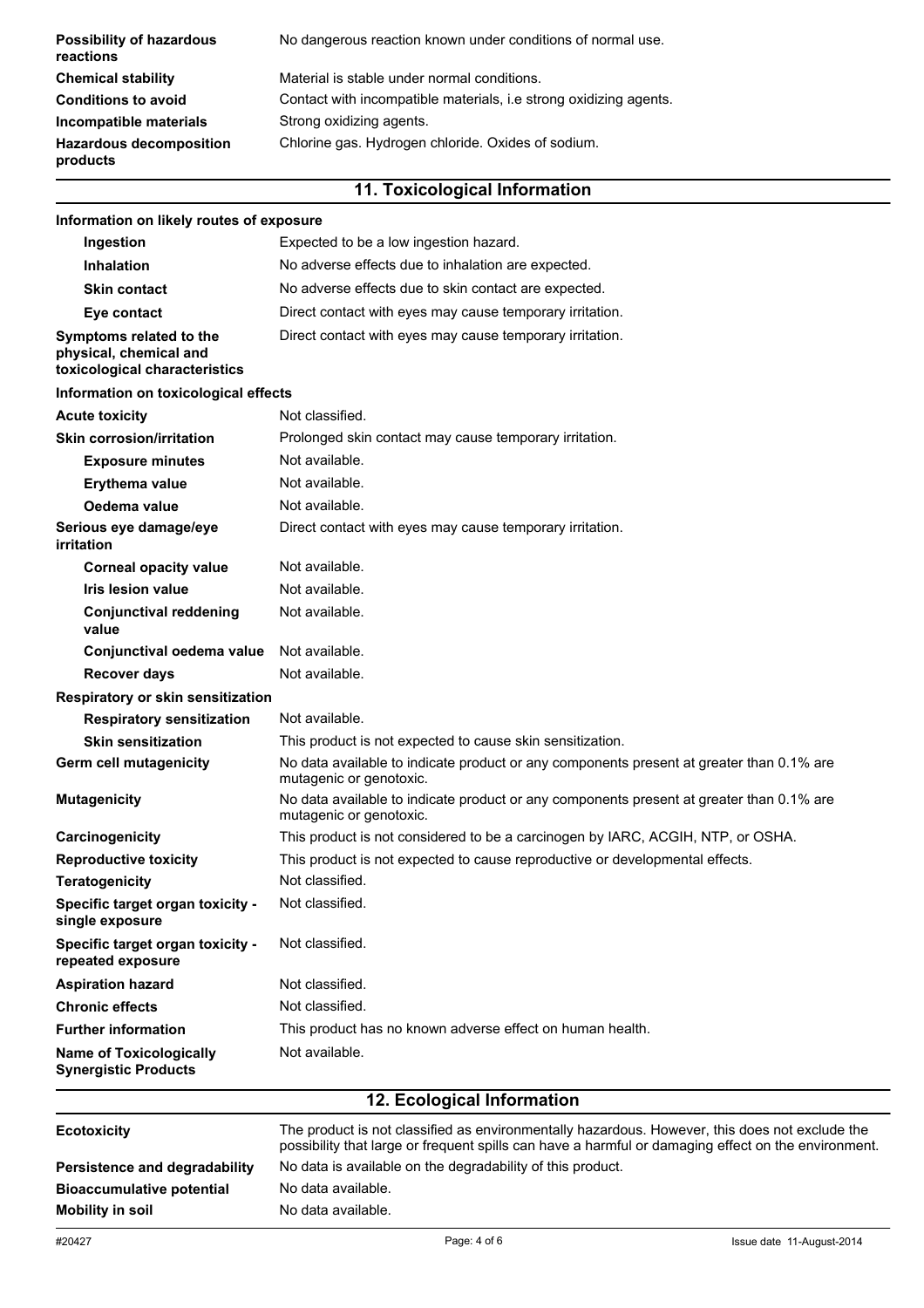| <b>Mobility in general</b>                                                                                                                                                   | Not available.                                                                                                                                                                                                                                                                |  |
|------------------------------------------------------------------------------------------------------------------------------------------------------------------------------|-------------------------------------------------------------------------------------------------------------------------------------------------------------------------------------------------------------------------------------------------------------------------------|--|
| Other adverse effects                                                                                                                                                        | No other adverse environmental effects (e.g. ozone depletion, photochemical ozone creation<br>potential, endocrine disruption, global warming potential) are expected from this component.                                                                                    |  |
|                                                                                                                                                                              | 13. Disposal Considerations                                                                                                                                                                                                                                                   |  |
| <b>Disposal instructions</b><br><b>Local disposal regulations</b><br><b>Hazardous waste code</b>                                                                             | Collect and reclaim or dispose in sealed containers in accordance with applicable regulations.<br>Dispose in accordance with all applicable regulations.<br>The waste code should be assigned in discussion between the user, the producer and the waste<br>disposal company. |  |
| Waste from residues / unused<br>products                                                                                                                                     | Dispose of in accordance with local regulations. Empty containers or liners may retain some<br>product residues. This material and its container must be disposed of in a safe manner (see:<br>Disposal instructions).                                                        |  |
| <b>Contaminated packaging</b>                                                                                                                                                | Empty containers should be taken to an approved waste handling site for recycling or disposal.<br>Since emptied containers may retain product residue, follow label warnings even after container is<br>emptied.                                                              |  |
|                                                                                                                                                                              | 14. Transport Information                                                                                                                                                                                                                                                     |  |
| U.S. Department of Transportation (DOT)<br>Not regulated as dangerous goods.<br><b>Transportation of Dangerous Goods (TDG - Canada)</b><br>Not regulated as dangerous goods. |                                                                                                                                                                                                                                                                               |  |
| 15. Regulatory Information                                                                                                                                                   |                                                                                                                                                                                                                                                                               |  |
| <b>Canadian federal regulations</b>                                                                                                                                          | This product has been classified in accordance with the hazard criteria of the Controlled Products<br>Regulations and the SDS contains all the information required by the Controlled Products<br>Regulations.                                                                |  |
| <b>WHMIS status</b>                                                                                                                                                          | <b>Not Controlled</b>                                                                                                                                                                                                                                                         |  |
| <b>CERCLA Hazardous Substance List (40 CFR 302.4)</b><br>Not listed.<br>Not regulated.<br>Not regulated.                                                                     | Clean Air Act (CAA) Section 112(r) Accidental Release Prevention (40 CFR 68.130)<br>Clean Air Act (CAA) Section 112 Hazardous Air Pollutants (HAPs) List                                                                                                                      |  |
|                                                                                                                                                                              | Superfund Amendments and Reauthorization Act of 1986 (SARA)                                                                                                                                                                                                                   |  |
| <b>Hazard categories</b>                                                                                                                                                     | Immediate Hazard - No<br>Delayed Hazard - No<br>Fire Hazard - No<br>Pressure Hazard - No<br>Reactivity Hazard - No                                                                                                                                                            |  |
| <b>SARA 302 Extremely</b><br>hazardous substance                                                                                                                             | No                                                                                                                                                                                                                                                                            |  |
| SARA 311/312 Hazardous<br>chemical                                                                                                                                           | No.                                                                                                                                                                                                                                                                           |  |
| SARA 313 (TRI reporting)<br>Not regulated.                                                                                                                                   |                                                                                                                                                                                                                                                                               |  |
| <b>Other federal regulations</b><br><b>Safe Drinking Water Act</b><br>(SDWA)                                                                                                 | Not regulated.                                                                                                                                                                                                                                                                |  |
| <b>Food and Drug</b><br><b>Administration (FDA)</b>                                                                                                                          | Not regulated.                                                                                                                                                                                                                                                                |  |
| <b>US state regulations</b>                                                                                                                                                  | California Safe Drinking Water and Toxic Enforcement Act of 1986 (Proposition 65): This material<br>is not known to contain any chemicals currently listed as carcinogens or reproductive toxins.                                                                             |  |
| Not listed.<br>US. Massachusetts RTK - Substance List<br>Not regulated.<br>Not regulated.                                                                                    | US - California Proposition 65 - Carcinogens & Reproductive Toxicity (CRT): Listed substance<br>US. Pennsylvania RTK - Hazardous Substances                                                                                                                                   |  |